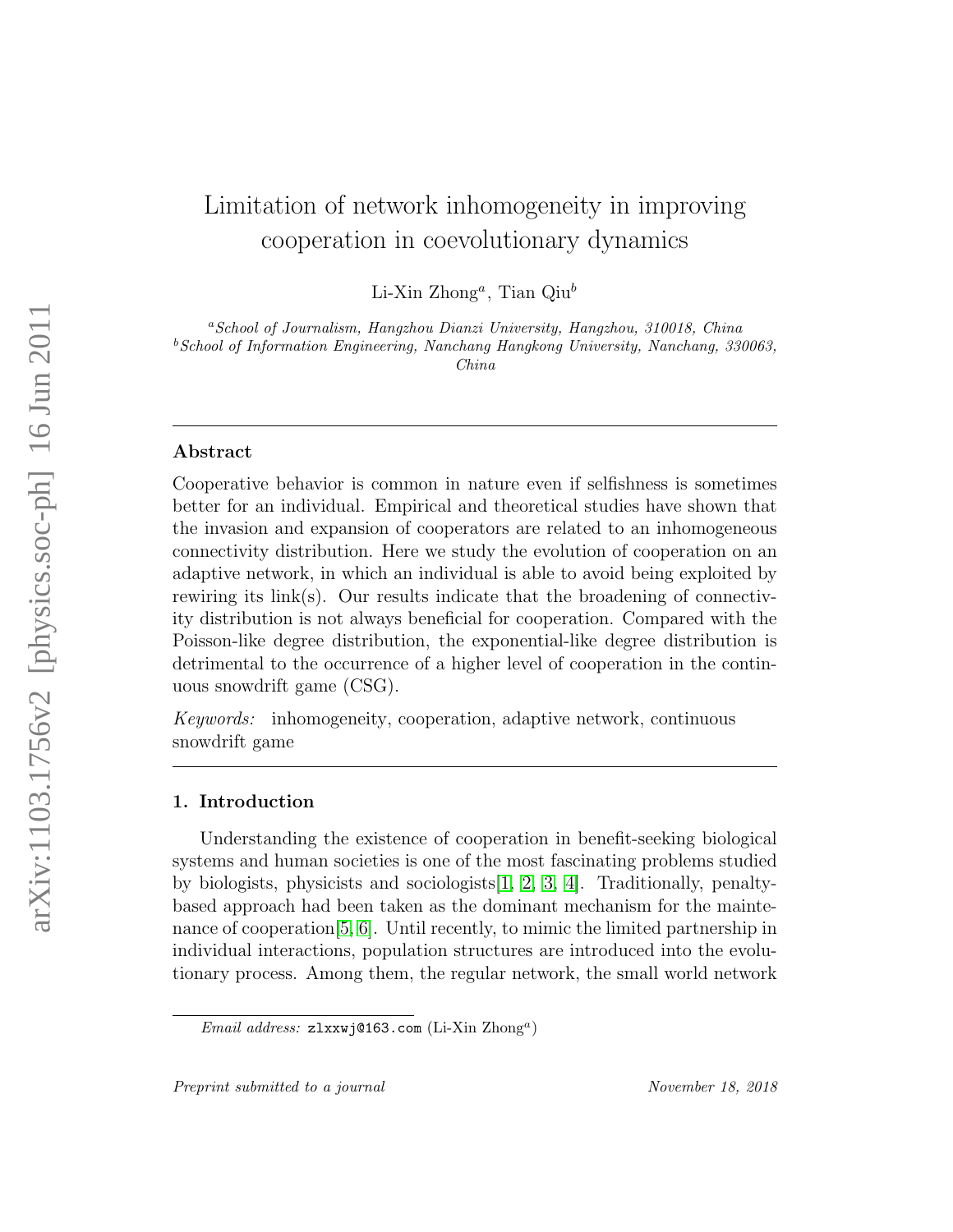and the scalefree network are the most popular static networks[\[7,](#page-15-1) [8,](#page-15-2) [9,](#page-15-3) [10\]](#page-15-4). On a static network, mutual interactions can only occur between the individuals with immediate and fixed connections. Depended upon the prisoner's dilemma  $(PD)$  and the snowdrift game  $(SG)[11, 12, 13, 14]$  $(SG)[11, 12, 13, 14]$  $(SG)[11, 12, 13, 14]$  $(SG)[11, 12, 13, 14]$  $(SG)[11, 12, 13, 14]$ , the role of topological properties in the invasion and expansion of cooperation have been discussed a lot[\[15,](#page-15-9) [16,](#page-15-10) [17,](#page-15-11) [18,](#page-15-12) [19\]](#page-15-13).

In real society, both the level of cooperation and the individual connection are continuously evolving  $[20, 21, 22]$  $[20, 21, 22]$  $[20, 21, 22]$ , such as that in the ultimatum game  $[23, 22]$  $[23, 22]$ [24,](#page-16-0) [25,](#page-16-1) [26\]](#page-16-2), two interacting agents, called proposer and responder respectively, share a given amount of money with a continuously changing ratio, and other social dilemma games with a continuously changing linkage  $[27, 28,$  $[27, 28,$ [29,](#page-16-5) [30\]](#page-16-6). In the present work, to address the effects of dynamic linkage on the change of cooperative behavior, a kind of cost-benefit game, called the continuous snowdrift game (CSG)[\[31,](#page-16-7) [32\]](#page-16-8), and an adaptive network model can be combined to serve as a practical tool.

In the CSG, a continuous variable x represents the level of cooperation, such as the amount of money invested in a company or the time spent in public affairs. The investment x not only benefits to the recipient but also the donor itself. For a pairwise interaction between agent i who invests x and agent j who invests y, the payoffs to i and j can be expressed as  $P(x, y) = B(x + y) - C(x)$  and  $P(y, x) = B(y + x) - C(y)$  respectively, in which  $B(x)$  and  $C(x)$  represent the benefit and cost functions. Mutation and selection occasionally occur in the evolutionary process. The evolution of x is governed by the invasion fitness  $f(y) = P(y, x) - P(x, x)$ , which represents the invasion ability of a rare mutant y into a population with a monomorphic investment x.

On the adaptive network, personal preference and a potential partner's reputation are both very important for an agent to make a relinking decision[\[33,](#page-16-9) [34,](#page-16-10) [35\]](#page-16-11). For example, as an agent is ready to do business, he may choose a cooperative investor who is willing to invest more or an experienced investor who has made more profits from his former investment as his partner. In this paper, we incorporate two kinds of agents, the agents with investmentdependent preference (IDP) and the agents with wealth-dependent preference (WDP), into the original CSG. In the rewiring process, an IDP agent tends to reconnect to a generous investor and a WDP agent tends to reconnect to the rich. We have two main findings in the present work.

(1) Compared with that on the static network, in the present model, cooperative behavior is highly promoted on the dynamic network. The rewiring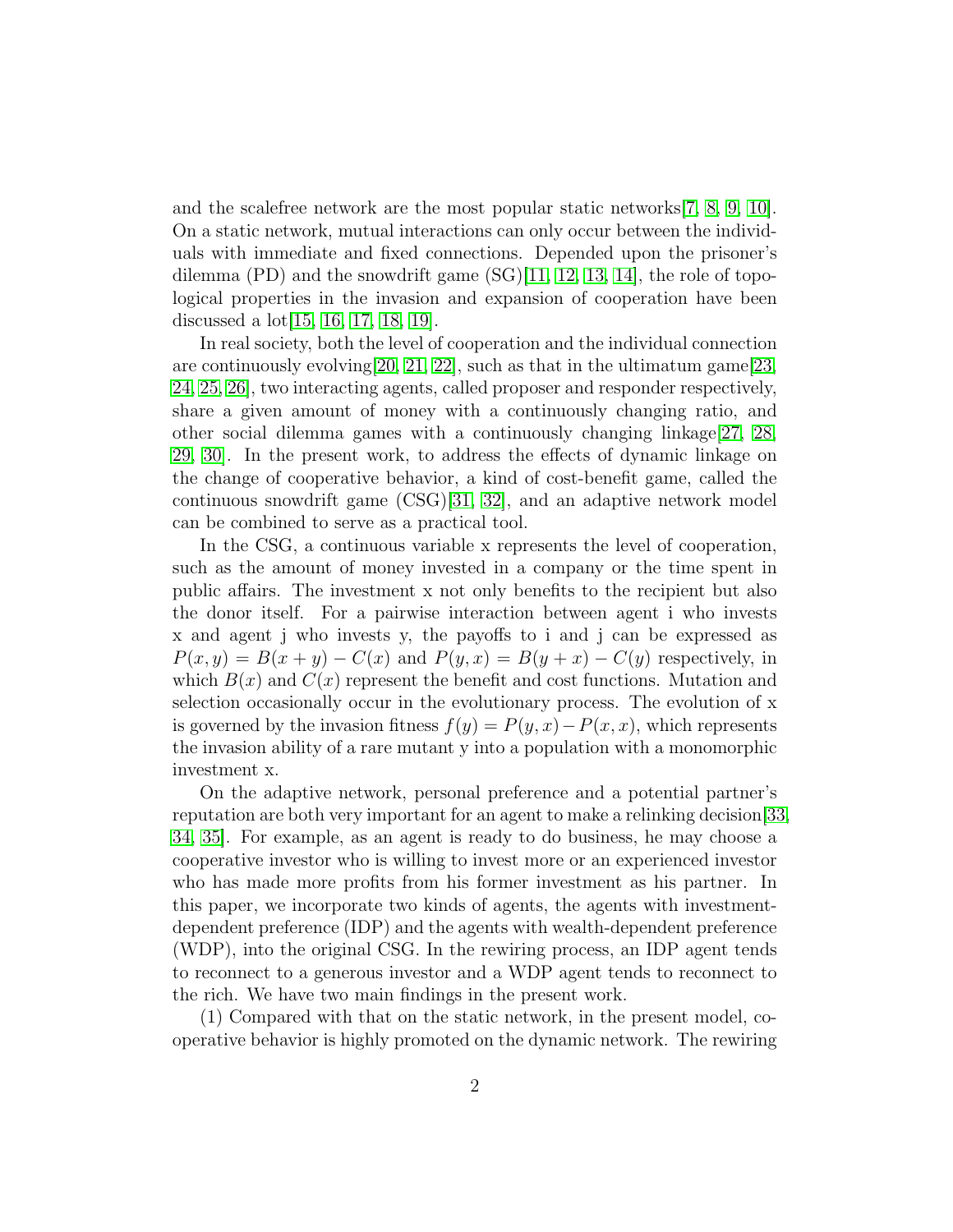process promotes the formation of highly-investing clusters which helps the cooperators defeat the defectors.

(2) In comparison with the Poisson-like degree distribution, the exponentiallike degree distribution is detrimental to the occurrence of a higher level of cooperation. A theoretical analysis indicates that, on the network with an exponential-like degree distribution, it is the inhomogeneous connectivity that leads to the unstableness of cooperator clusters and thereafter a decrease in average investment.

The paper is organized as follows. In Section [2,](#page-2-0) the CSG model with IDP and WDP agents and related variables are introduced. In Section [3,](#page-3-0) simulation results are presented and discussed in detail. Analytical calculations are given in Section [4](#page-10-0) and conclusions are summarized in the last section.

## <span id="page-2-0"></span>2. The model

In the present model, there are N agents who are initially arranged on the nodes of a random regular network (RRG) with average degree  $\lt k$  >. Each agent has a pre-defined investment x which is a real variable between 0 and 1 and a specific preference for switching, IDP or WDP. The agents with immediate connections make pairwise interactions and each agent's investment and linkage evolve according to the following procedures.

Step1: A randomly chosen agent i interacts with all its immediate neighbors and a summed payoff is attained  $P_i = \sum_{j=1}^{k_i} [B(x_i + x_j) - C(x_i)],$ where  $k_i$  is the degree of agent i and the benefit and cost functions satisfy  $B(x) = b_2 x^2 + b_1 x$  and  $C(x) = c_2 x^2 + c_1 x$  respectively.

Step 2: Agent i compares its payoff with one of its immediate neighbors agent j's and gets its fitness  $f_i = P_i - P_j$ . If  $f_i < 0$ , with probability  $\lambda = -\frac{f_i}{\alpha}$  $\frac{f_i}{\alpha},$ in which  $\alpha = max(k_i, k_j)(B_{max} - C_{min})$  is a normalization factor used to ensure  $0 \leq \lambda \leq 1$ , agent i adopts the investment the same as agent j's. Or else,  $\lambda = 0$ .

Step 3: Occasionally, agent i replaces its investment with a mutant, which is drawn randomly from a Gaussian distribution with its mean  $x_i$  and variance  $\sigma^2$ . Just as that in ref. [\[31\]](#page-16-7), in this paper we have the mutation probability  $\mu = 0.01$  and the standard deviation  $\sigma = 0.005$ .

Step 4: The payoffs for agent i in the latest T time steps are accumulated as wealth, that is,  $w_i = \sum_{t'=t-T+1}^{t} P_i(t')$ . If  $w_i$  is less than the average wealth  $\langle w \rangle = \frac{\sum_{i=1}^{N} w_i}{N}$  $\frac{q=1}{N}$ , agent i rewires its link(s) with probability  $\psi \in [0,1]$ . In the reconnection process, an agent chooses its new partner according to its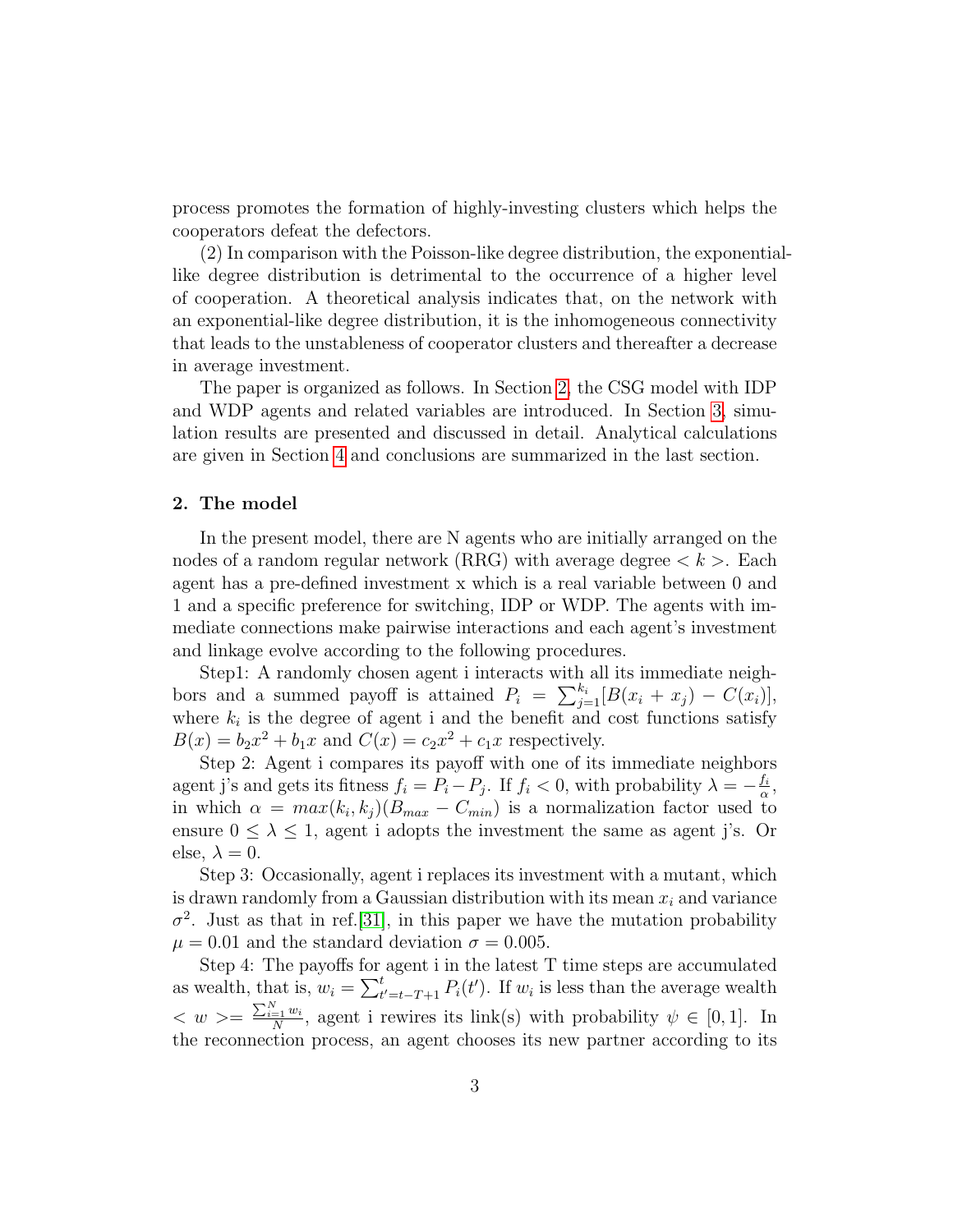attachment preference, IDP or WDP. The ratio of IDP (or WDP) agents in the population is  $P_{IDP}$  (or  $P_{WDP}$ ),  $P_{IDP} + P_{WDP} = 1$ . An IDP agent chooses its new partner according to its investment, that is, an agent j may be chosen as agent i's new partner with probability  $x_j$ . A WDP agent chooses its new partner according to its wealth, that is, an agent j may be chosen as agent i's new partner with probability  $\frac{w_j+\varepsilon}{\sum_{i=1}^N(w_i+\varepsilon)}$ , where  $\varepsilon = 0.01$  is used to avoid  $\sum_{i=1}^{N} (w_i + \varepsilon) = 0$ . If an agent's degree becomes 0 because of rewiring, it will randomly choose an agent as its partner while the partner will randomly cut one of its links. For each agent, the judgement about rewiring or not is made every T time steps.

In the original CSG[\[31\]](#page-16-7), the evolved investment x is governed by the selection gradient  $G(x) = \frac{\partial f(y)}{\partial y}|_{y=x}$ . The singular investment x<sup>\*</sup> is the solution of equation  $G(x) = 0$ , that is,  $B'(2x) - C'(x) = 0$ . With quadratic benefit and cost functions, the singular investment becomes  $x^* = \frac{c_1 - b_1}{4bc - 4c}$  $\frac{c_1-b_1}{4b_2-4c_2}$ . If  $\frac{dG(x)}{dx} \mid_{x=x^*}$  < 0, the singular gene value x<sup>\*</sup> is stable and evolutionary branching occurs for  $2b_2 < c_2 < b_2 < 0$ . If there is no solution for  $B'(2x) - C'(x) = 0$ within the domain, x increases or decreases monotonically to the boundary.

In the present work, the network with degree distribution  $P(k) = \delta(k - \langle$  $k >$ ) is referred to as a homogeneous network and the network with a broader degree distribution an inhomogeneous network. We are mainly concerned about the role of network structure in the change of evolutionary branching and the improvement of cooperation. Therefore, throughout the paper, we adopt the benefit and cost functions used in ref.[\[31\]](#page-16-7), that is,  $B(x) = -1.4x^2 +$  $6x, C(x) = -1.6x^2 + 4.56x$ , with which evolutionary branching occurs, and  $B(x) = -1.5x^2 + 7x$ ,  $C(x) = -x^2 + 8x$ , with which the average investment decreases to zero in the well-mixed case.

## <span id="page-3-0"></span>3. Results and discussions

We start by investigating how the rewiring process affects the evolutionary branching and the average investment. Throughout the paper, the total number of agents is  $N=5000$  and the average degree of nodes is  $\lt k \gt 6$ .

Figure 1(a) and (b) show the temporal average investment  $\langle x \rangle$  in the RRG. Compared with the results in the well-mixed case[\[31\]](#page-16-7), in the static network with degree distribution  $P(k) = \delta(k - \langle k \rangle)$ , the structured process has little effect on the system behavior. For  $b_2 = -1.4$ ,  $b_1 = 6$ ,  $c_2 = -1.6$ ,  $c_1 = 4.56$ , which satisfy  $2b_2 < c_2 < b_2 < 0$ , evolutionary branching occurs.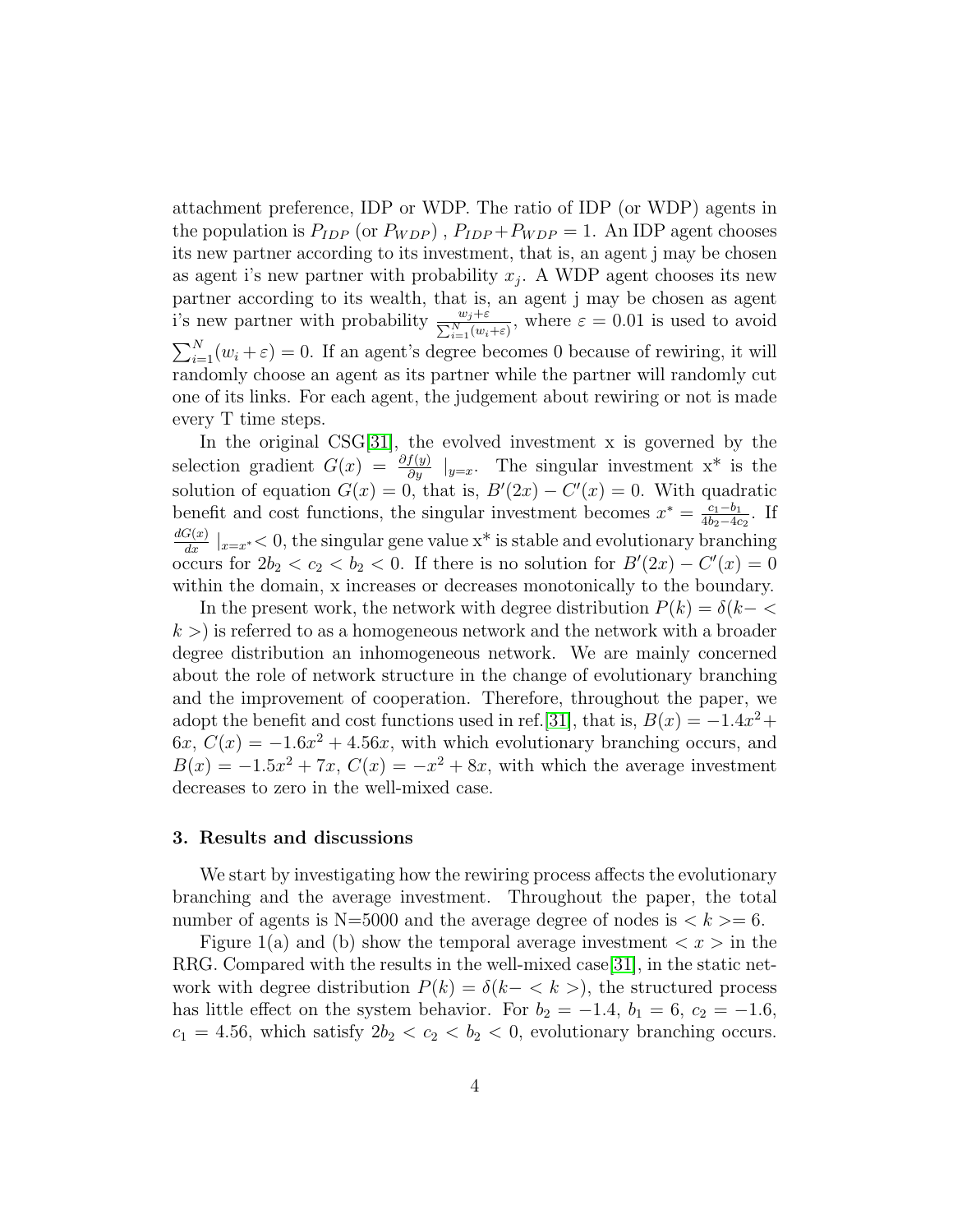

Figure 1: Average investment versus time on a RRG network. The inset shows the corresponding investment distribution. (a) $B(x) = -1.4x^2 + 6x$ ,  $C(x) = -1.6x^2 + 4.56x$ ;  $(b)B(x) = -1.5x^2 + 7x, C(x) = -x^2 + 8x.$ 

The two clusters evolve to  $x \sim 0.01$  and  $x \sim 0.8$  and the average investment reaches  $\langle x \rangle \sim 0.55$ . For  $b_2 = -1.5$ ,  $b_1 = 7$ ,  $c_2 = -1$ ,  $c_1 = 8$ , the average investment decreases monotonically to  $x \sim 0.01$ .

As we incorporate the rewiring mechanism into the above evolutionary process, the system behavior changes a lot. In Fig.2 (a) and (b) we give the temporal average investment in the dynamic network for  $\psi = 0.5$  and different  $P_{IDP}$  (or  $P_{WDP}$ ). Other values of  $\psi$  have also been tried in the simulation and it is observed that the change of  $\psi$  only affects the relaxation time and the average investment but not the advantage of some kind of relinking preference. Figure 2 (a) and (b) show that the rewiring process can highly promote cooperation in the coevolutionary CSG. In comparison with the results in Fig.1(a) and (b), the average investment increases obviously as the two kinds of reconnection preferences are incorporated into the rewiring process. As we consider the role of the ratio of IDP (or WDP) agents in the population, we find that the existence of more IDP agents can make the system reach a higher level of cooperation than that with more WDP agents. In addition to that, from Fig.2(b) we also find that more WDP agents will result in a large fluctuation in the average investment.

To have a close eye of the role of rewiring in the change of individual investment, in Fig.3(a) and (b) we give the investment distribution after 50000 relaxation time. Figure 3 (a) shows that the rewiring process leads to the disappearance of evolutionary branching observed in the RRG. In the final steady state, nearly all the agents make the same investment on the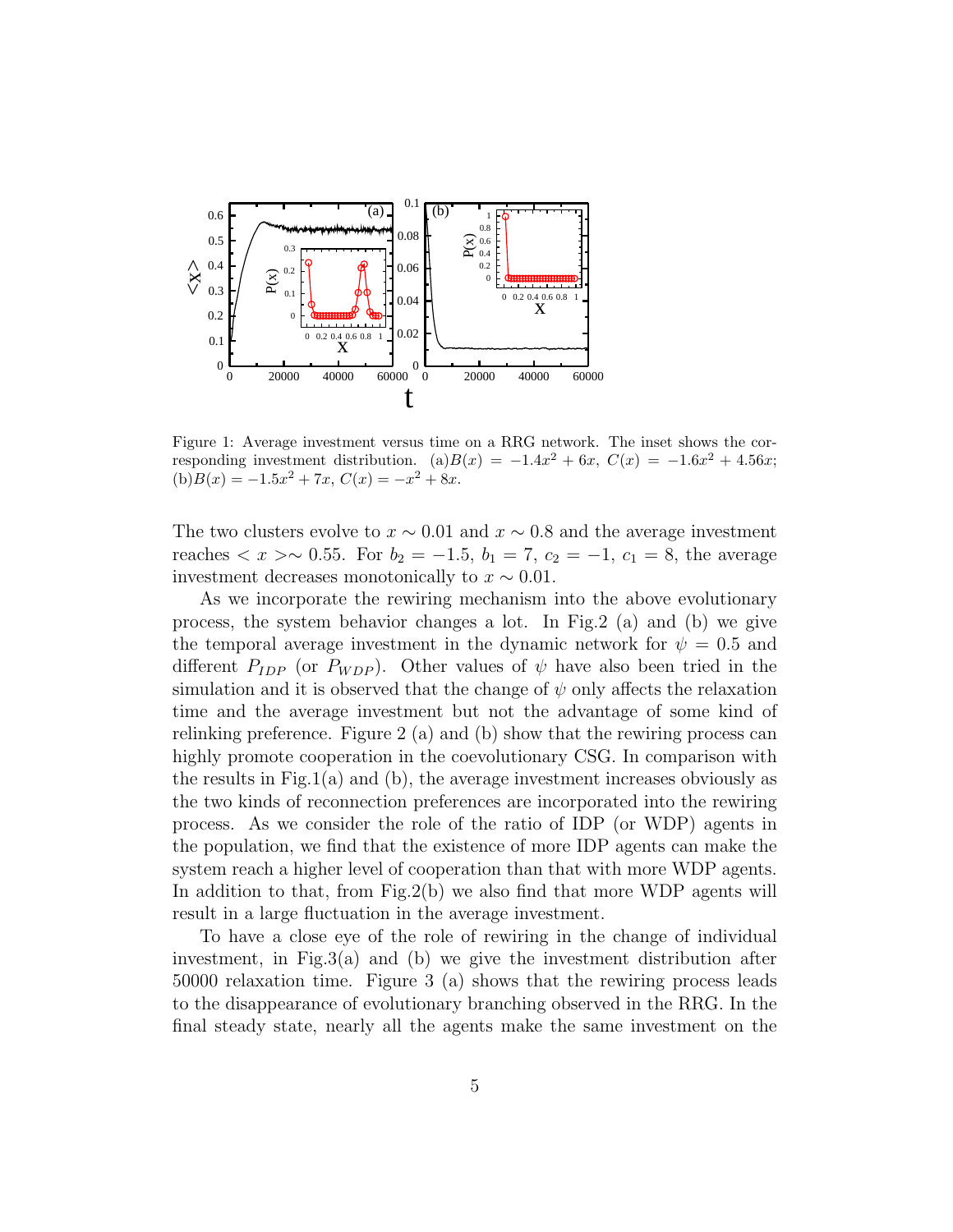

Figure 2: Average investment versus time on a dynamic network for  $\psi = 0.5$  and  $P_{IDP} = 1$ (black), 0.5 (blue), 0 (red). (a) $B(x) = -1.4x^2 + 6x$ ,  $C(x) = -1.6x^2 + 4.56x$ ; (b) $B(x) =$  $-1.5x^2 + 7x$ ,  $C(x) = -x^2 + 8x$ .



Figure 3: The investment distribution in the final steady state for  $\psi = 0.5$  and  $P_{IDP} = 1$ (circles), 0 (squares). Averaged over 10 runs and in each run the data are obtained by averaging over 10000 time steps after 50000 relaxation time. (a) $B(x) = -1.4x^2 + 6x$ ,  $C(x) = -1.6x^2 + 4.56x$ ; (b) $B(x) = -1.5x^2 + 7x$ ,  $C(x) = -x^2 + 8x$ .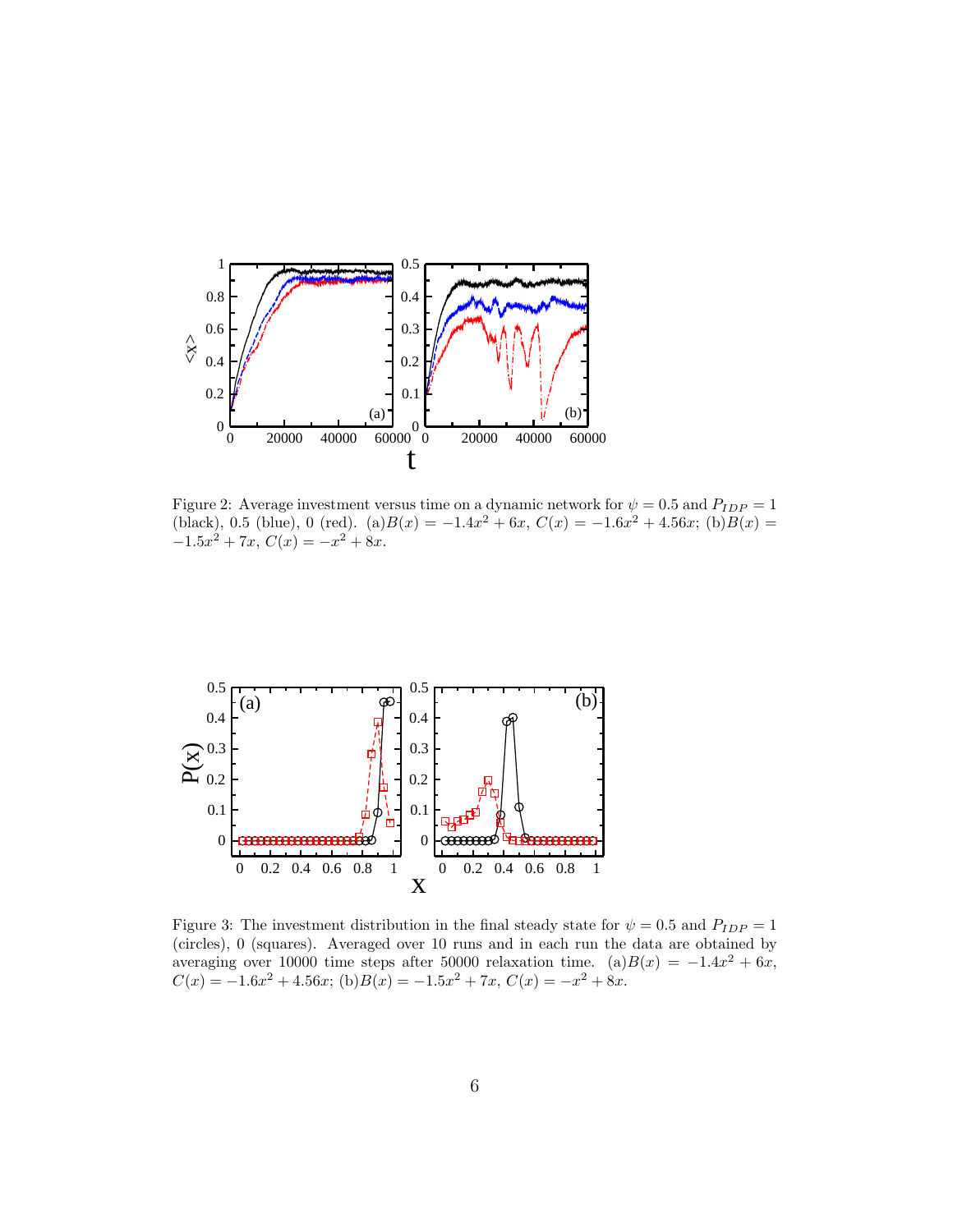

Figure 4: The averaged investment in the final steady state as a function of  $P_{IDP}$  for  $\psi =$ 0.5. Averaged over 10 runs and in each run the data are obtained by averaging over 10000 time steps after 50000 relaxation time. (a) $B(x) = -1.4x^2 + 6x$ ,  $C(x) = -1.6x^2 + 4.56x$ ;  $(b)B(x) = -1.5x^2 + 7x, C(x) = -x^2 + 8x.$ 

dynamic network. From Fig.3(b) we observe that, for a large  $P_{IDP}$ , the investment distribution is like a delta function. But for a small  $P_{IDP}$ , it becomes broader. From the time dependent distribution we find that such a broadened distribution results from the large fluctuation of the investment.

Figure 4 (a) and (b) show the averaged investment in the final steady state as a function of  $P_{IDP}$ . It is observed that  $\langle x \rangle$  increases monotonically with the rise of  $P_{IDP}$  in both cases. As  $P_{IDP}$  increases from 0 to unity,  $\langle x \rangle$ increases from 0.89 to 0.95 in Fig.4(a) while  $\langle x \rangle$  increases from 0.24 to 0.44 in Fig.4(b). For  $N \gg 1$ , the change of population size has little effect on the change of  $\langle x \rangle$ .

Because of the unequal wealth distribution, the inter-cluster connections are continuously removed and reconnected as the investment evolves. To find the effect of adaptive rewiring on the emergence of a typical network structure, in Fig.5 we plot the degree distribution of the evolved network in the final steady state. All the parameters are the same as that in Fig.2(a). In the system where all the individuals tend to set up new connections with the agents with a larger investment (corresponding to  $P_{IDP} = 1$ ),  $P(k)$  evolves to a Poisson-like degree distribution. But in the system where all the individuals tend to set up new connections with the agents with larger wealth (corresponding to  $P_{IDP} = 0$ ),  $P(k)$  evolves to an exponential-like degree distribution. As we compare the results in  $Fig.2(a)$  with that in Fig.5, we find that, compared with an exponential-like degree distribution, a Poisson-like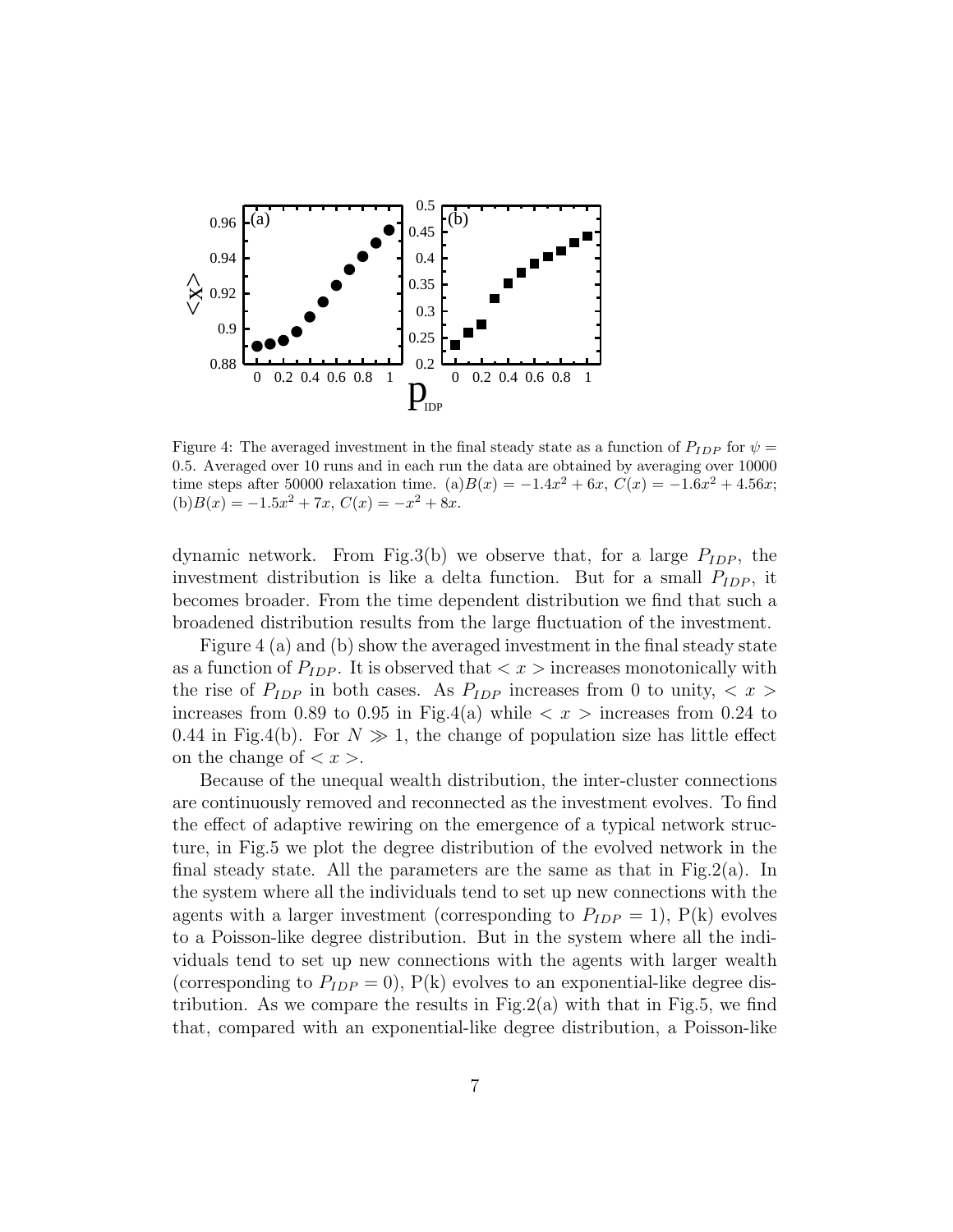

Figure 5: The degree distribution of the evolved network for  $\psi = 0.5$  and  $P_{IDP} = 1$ (circles), 0.5 (squares), 0 (triangles). Averaged over 10 runs and in each run the data are obtained by averaging over 10000 time steps after 50000 relaxation time.  $B(x)$  $-1.4x^{2} + 6x$ ,  $C(x) = -1.6x^{2} + 4.56x$ . Inset: P(k) for  $P_{IDP} = 0$  (triangles) and the fitting curve  $P(k) = 0.311e^{-0.232k}$ 

degree distribution is more beneficial for the occurrence of a higher level of cooperation in the present model.

The above results are quite different from the results found in the static network where an exponential degree distribution is more beneficial for cooperation [\[36\]](#page-16-12). To understand how such a difference comes from, in the following we set up a firstly-dynamic-then-static (FDTS) network and have a close eye of the relationship between  $\langle x \rangle$  and P(k). The FDTS network is attained as follows: start from a random regular network, at the first  $\tau$  time steps, the connection coevolves with the investment just as that in the dynamic network. Then, the network becomes static while the investment evolves further. Figure 6 (a) and (b) show the degree distribution in the FDTS network for different  $\psi$  and  $\tau$ . For a small rewiring probability  $\psi = 0.001$ , P(k) becomes broader as  $\tau$  increases from 1000 to 30000. But for  $\psi = 0.5$ , the change of  $\tau$  has little effect on the change of P(k). A broader P(k) means a larger difference in degree between the agents. Therefore, Figure 6 indicates that the inhomogeneity of individual connections increases with the rise of  $\tau$ for a small  $\psi$  but not for a large  $\psi$ . Other values of  $\psi > 0.01$  are also tried in the present model, compared with that in  $Fig.6(b)$ , it is found that the change of  $\psi$  only change the relaxation time but not the degree distribution in the final steady state.

Accordingly, in Fig.7 (a) and (b) we plot the temporal average investment in the FDTS network. With rewiring probability  $\psi = 0.001$ , as  $\tau$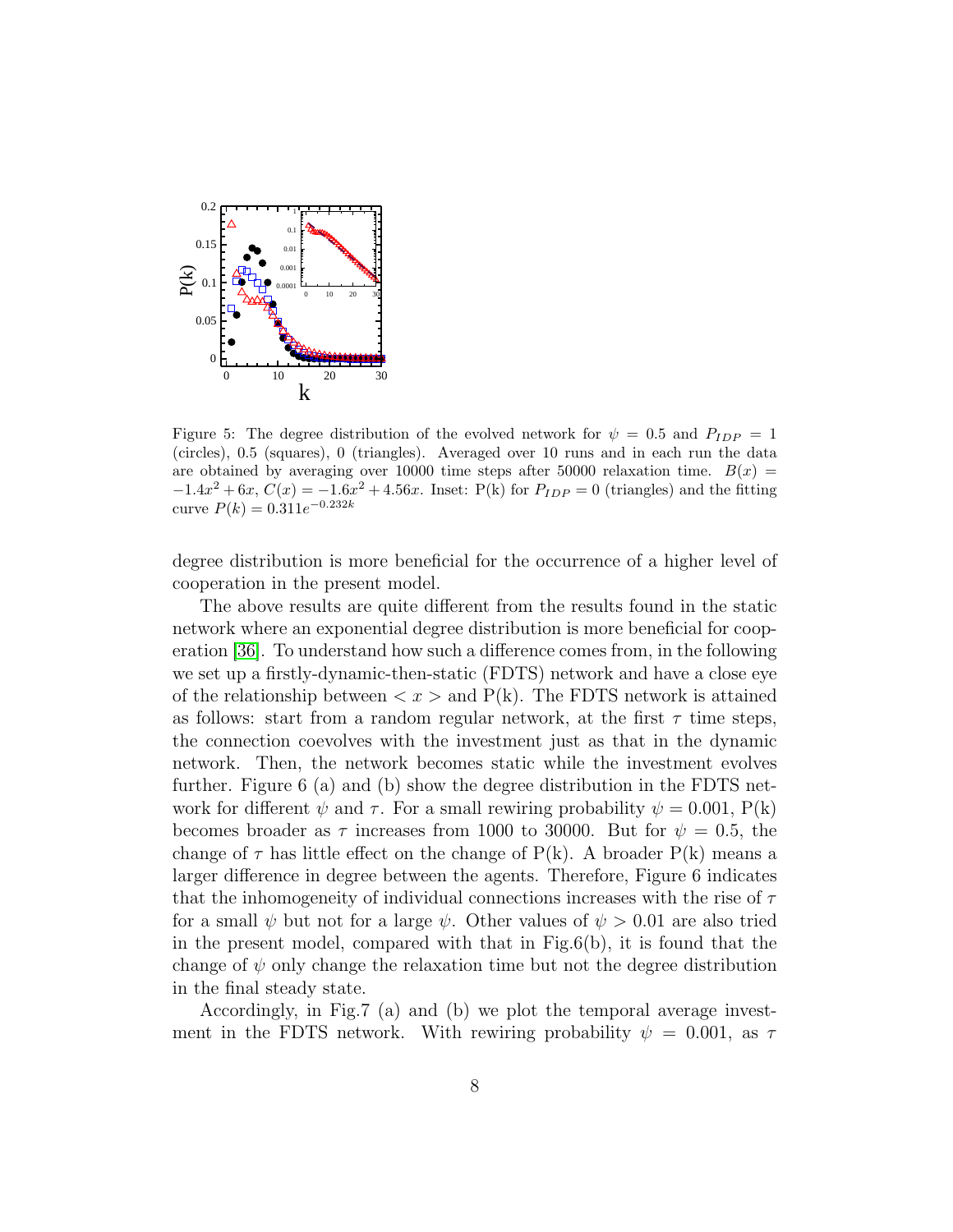

Figure 6: The degree distribution in the FDTS network for  $P_{IDP} = 1$  and  $B(x) = -1.4x^2 +$ 6x,  $C(x) = -1.6x^2 + 4.56x$ . (a)  $\psi = 0.001$ ,  $\tau = 1000$ (circles), 30000(squares); (b) $\psi = 0.5$ ,  $\tau=1000 ({\rm circles}),\,30000 ({\rm squares}).$  Averaged over 10 runs.



Figure 7: Average investment versus time in the FDTS network for  $P_{IDP} = 1$  and  $B(x) =$  $-1.4x^2 + 6x$ ,  $C(x) = -1.6x^2 + 4.56x$ . (a)  $\psi = 0.001$ ,  $\tau = 1000$  (black), 30000 (red); (b) $\psi = 0.5, \tau = 1000 \text{(black)}$ , 30000(red).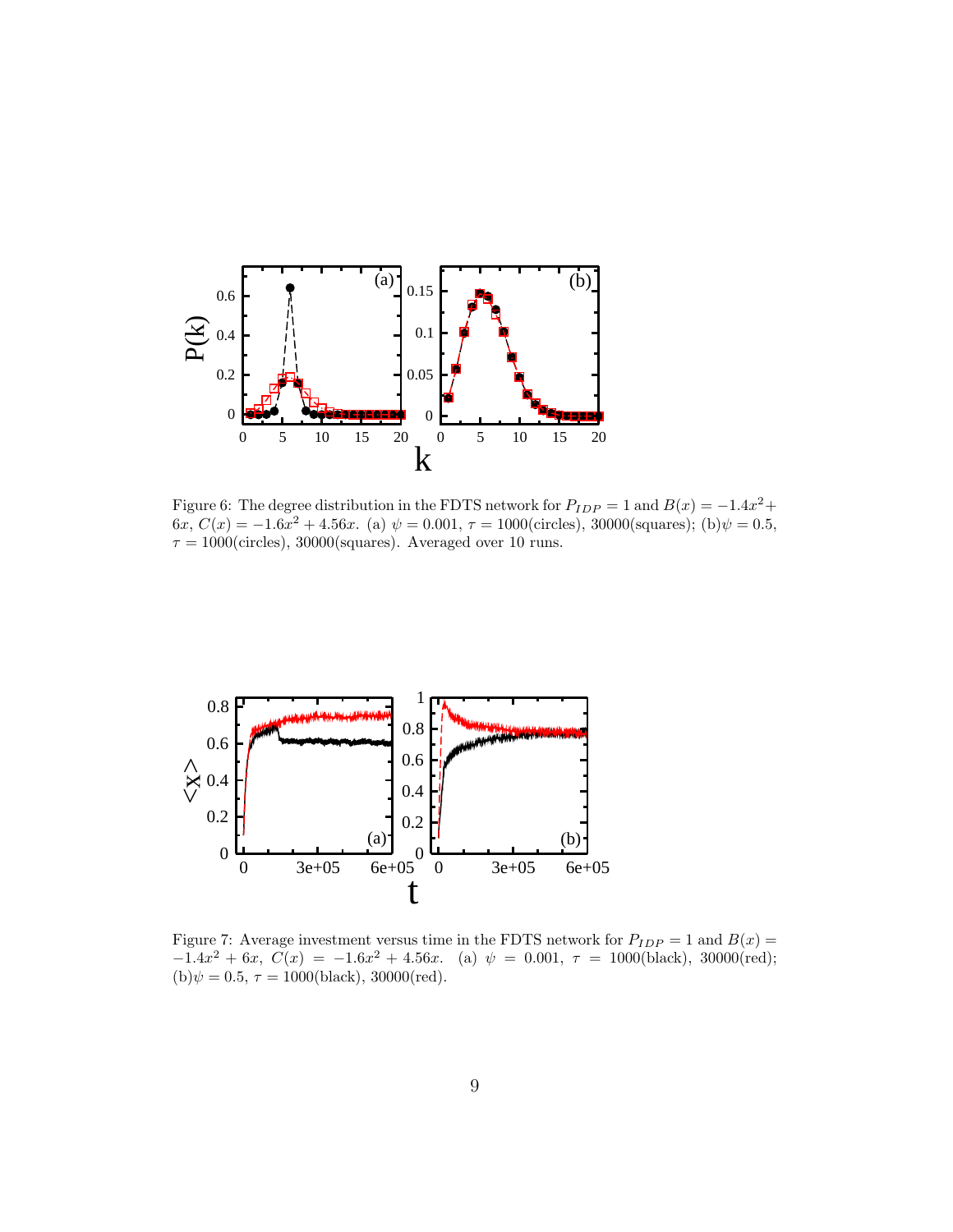

Figure 8: The averaged investment in the final steady state as a function of  $\sigma_d$  in the (a) FDTS network for  $\psi = 0.001$  (circles) and (b) dynamic network for  $\psi = 0.5$  (squares), averaged over 10 runs.  $B(x) = -1.4x^2 + 6x$ ,  $C(x) = -1.6x^2 + 4.56x$ .

increases from 1000 to 30000, the average investment increases from 0.6 to 0.75. However, with rewiring probability  $\psi = 0.5$ , the change of  $\tau$  does not change the average investment in the final steady state but the relaxation time. The above results indicate that the system behavior is closely related to the degree distribution in the FDTS network. Just as that in the static network, a broader degree distribution is beneficial for cooperation in the FDTS network.

To quantify the relationship between the average investment and the degree distribution, in Fig.8 (a) and (b) we give the averaged investment in the final steady state as a function of the standard deviation  $\sigma_d$  of the degree distribution on the FDTS network and the dynamic network respectively. It is observed that, on the FDTS network,  $\langle x \rangle$  firstly increases with the rise of  $\sigma_d$ . As the average investment reaches  $\langle x \rangle \sim 0.75$ , it no longer changes with the rise of  $\sigma_d$ . On the dynamic network,  $\langle x \rangle$  decreases monotonically with the rise of  $\sigma_d$ . A linear relationship  $\langle x \rangle = a \sigma_d + b$ , where  $a \sim -0.043$ and  $b \sim 1.068$ , is found.

The averaged investment represents the level of cooperation in the mixed population and the standard deviation  $\sigma_d$  of the degree distribution represents the homogeneity or inhomogeneity of the individual connections. The simulation results indicate that the broadening of connectivity distribution is not always beneficial for cooperation. On a dynamic network, the Poisson-like network structure is more beneficial for cooperators than the exponential-like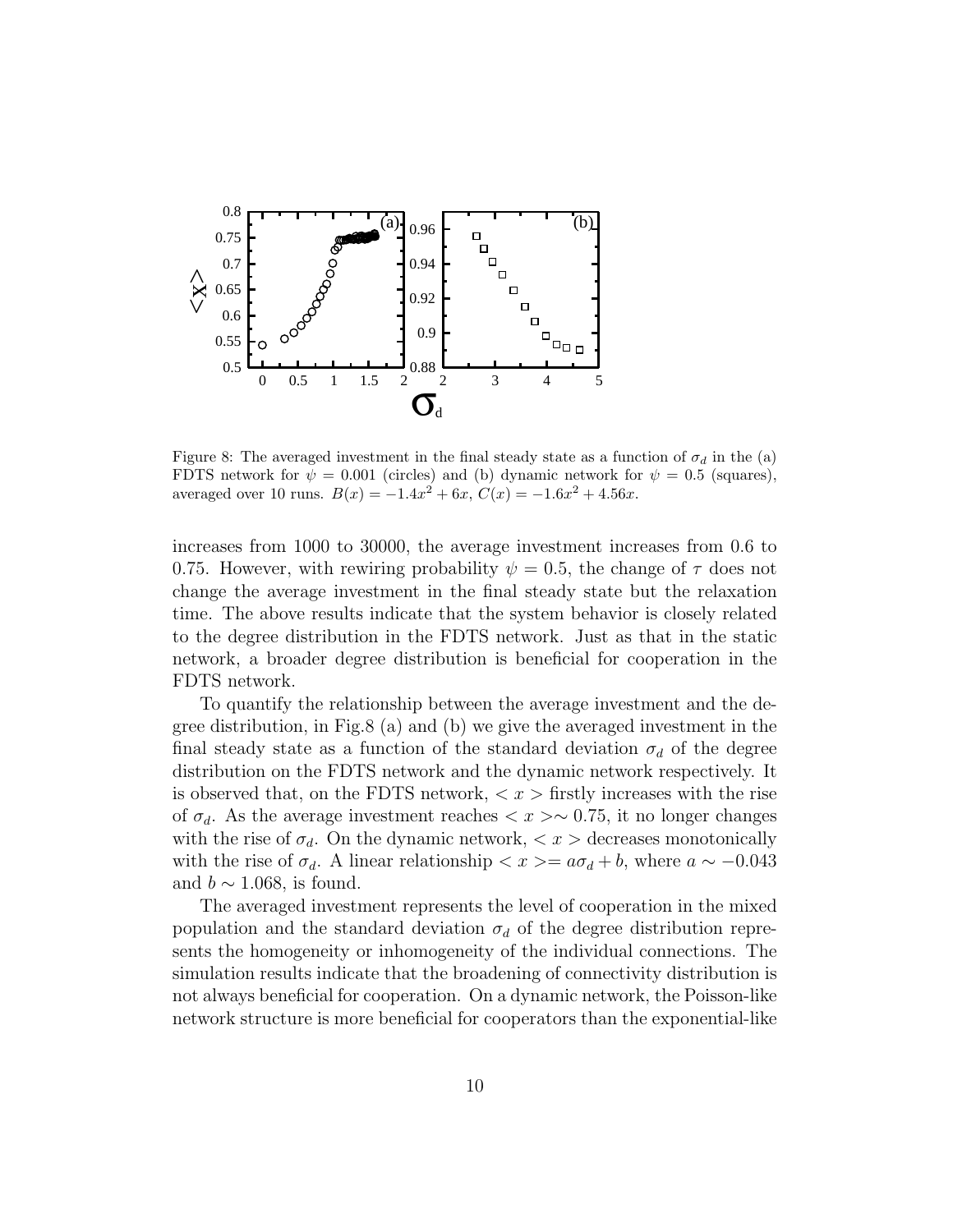network structure.

## <span id="page-10-0"></span>4. Theoretical analysis

# 4.1. Improved cooperation on static networks with inhomogeneous connectivity

Firstly, let us consider how the broadening of the degree distribution affects the evolutionary branching process.

Just as that in the well-mixed case in ref.[\[31\]](#page-16-7), the evolution of investment x on the RRG can be analyzed using the mean field theory. In the original CSG, the equilibrium frequency  $\rho$  of x is determined by the equation  $\rho P(x,x)+(1-\rho)P(x,y)=\rho P(y,x)+(1-\rho)P(y,y)$ . On the RRG network, all the agents have the same degree  $\langle k \rangle$ . After the investments have converged into the singular point  $x^*$ , evolutionary branching will occur on condition that the coexisting strategies  $x_i$  and  $x_j$  ( $x_i < x^* < x_j$ ) satisfy the equation

$$
(k_i - n)P(x_i, x_i) + nP(x_i, x_j) = nP(x_j, x_j) + (k_j - n)P(x_j, x_i), \quad (1)
$$

where  $k_i$  (or  $k_j$ ) is the degree of agent i (or j) and  $k_i = k_j$  and n (or  $k_i - n$ ) is the number of agents connected to agent i with investment  $x_i$  (or  $x_i$ ). Suppose  $k_i = 2n$ . Because  $P(x_i, x_j) = B(x_i + x_j) - C(x_i)$  and  $P(x_j, x_i) =$  $B(x_j + x_i) - C(x_j)$ , equation (1) becomes

$$
P(x_j, x_j) - P(x_i, x_i) = C(x_j) - C(x_i).
$$
 (2)

On the network with inhomogeneous connectivity, such as those with Poisson-like or exponential-like degree distribution, because the individual interactions are related to different local connectivity, the above mean-field analysis becomes difficult. To simplify the theoretical analysis, in the following, we suppose only two kinds of investment  $x_i$  with degree  $k_i$  and  $x_j$ with degree  $k_j$  exist and they are evenly distributed in the population. The wealth of agent i and agent j can be written as

$$
w_i = T[(k_i - n')P(x_i, x_i) + n'P(x_i, x_j)],
$$
\n(3)

$$
w_j = T[(k_j - n'')P(x_j, x_j) + n''P(x_j, x_i)],
$$
\n(4)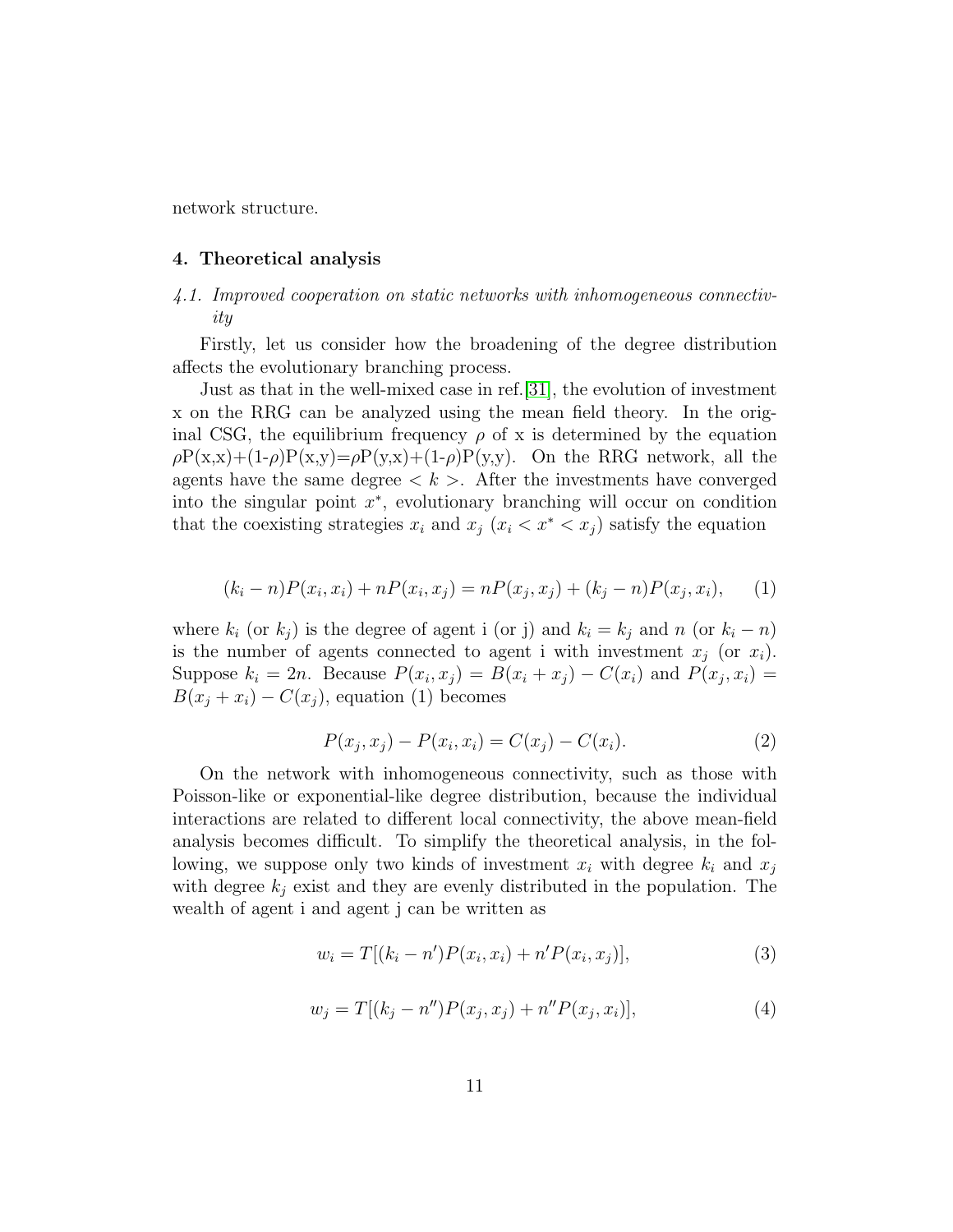where  $n'$  (or  $n''$ ) is the number of agents connected to agent i (or agent j) with investment  $x_j$  (or  $x_i$ ). Suppose  $k_i = 2n - k_\alpha$ ,  $k_j = 2n + k_\alpha$ , and  $x_i$  and  $x_j$  are well-distributed as an agent's immediate neighbors, that is,  $n' = \frac{k_i}{2}$  $\frac{c_i}{2}$ ,  $n'' = \frac{k_j}{2}$  $\frac{\epsilon_j}{2}$ , equations (3) and (4) become

$$
w_i = T(n - \frac{k_\alpha}{2})[P(x_i, x_i) + P(x_i, x_j)],
$$
\n(5)

$$
w_j = T(n + \frac{k_\alpha}{2})[P(x_j, x_j) + P(x_j, x_i)].
$$
\n(6)

Combine equations  $(2)$ ,  $(5)$  and  $(6)$ , we obtain

$$
w_j - w_i = \frac{Tk_\alpha}{2} [P(x_j, x_j) + P(x_j, x_i) + P(x_i, x_i) + P(x_i, x_j)] > 0,
$$
 (7)

which indicates that the equilibrium of the coexistence of  $x_i$  and  $x_j$  on the RRG is destroyed on the network with inhomogeneous connectivity. The larger the value of  $k_{\alpha}$ , the larger the difference in wealth.

Then, let's see how the adaptive dynamics continue evolving after the above state has been reached. Equation (7) implies that, on the network with inhomogeneous connectivity, no matter what the investment is, the agent with a higher degree keeps its state while the agent with a lower degree learns from it. So that the clusters of the agents with the same investment emerge. Suppose agent i in cluster  $x_i$  meets agent j in cluster  $x_j$ , the payoffs are

$$
P_i = (k_i - 1)[B(2x_i) - C(x_i)] + B(x_i + x_j) - C(x_i),
$$
\n(8)

$$
P_j = (k_j - 1)[B(2x_j) - C(x_j)] + B(x_i + x_j) - C(x_j). \tag{9}
$$

On the condition  $k_i = k_j$ ,  $x_i < x_j$  and  $P(x_j, x_j) - P(x_i, x_i) > C(x_j) - C(x_i)$ , we obtain

$$
P_j - P_i = (k_i - 1)\{[B(2x_j) - C(x_j)] - [B(2x_i) - C(x_i)]\} + [C(x_i) - C(x_j)] > 0.
$$
\n(10)

Equation (10) implies that the agents in cluster  $x_i$  will learn from the agents in cluster  $x_j$ , so that the cluster with a higher investment is stable while the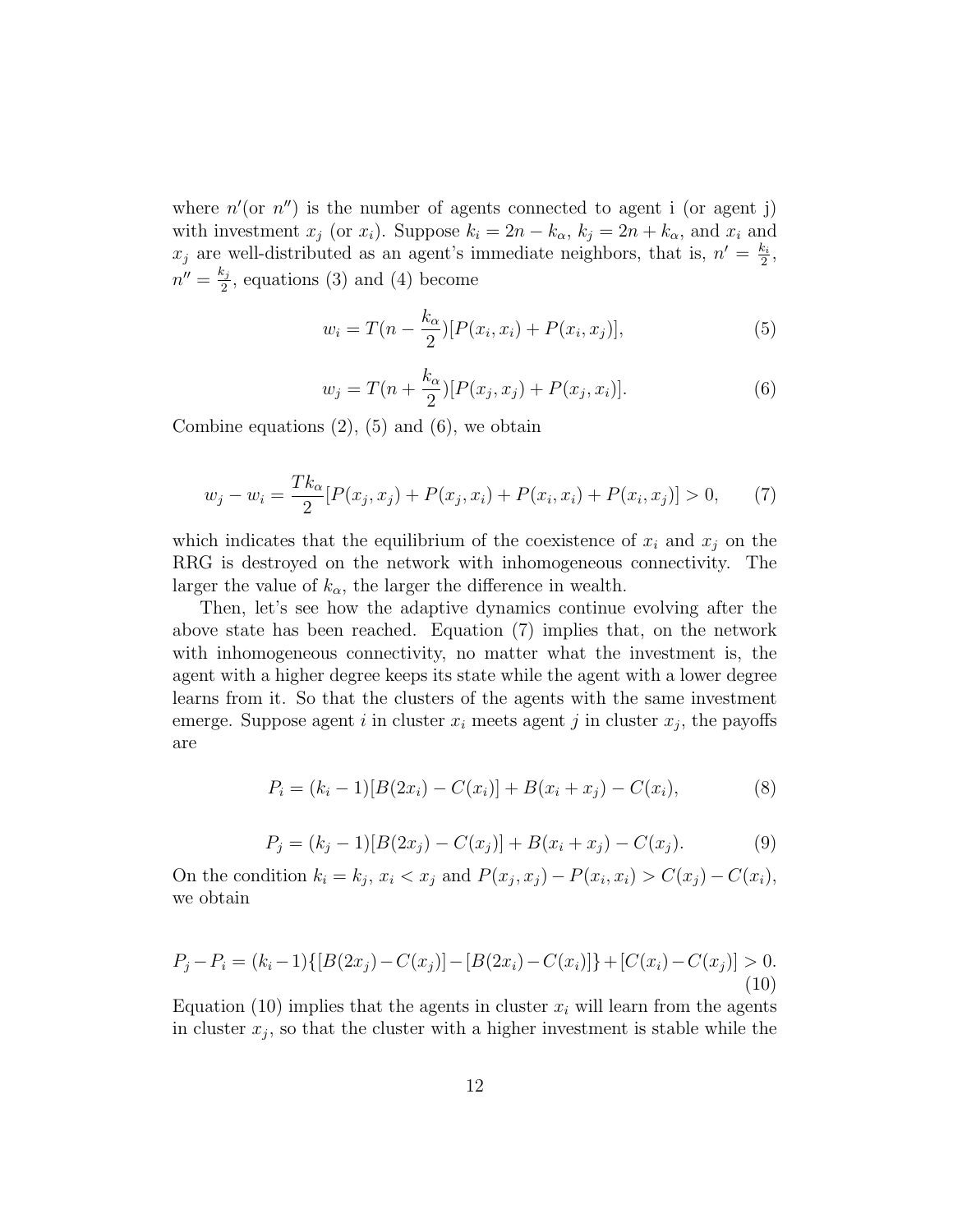cluster with a lower investment is unstable. Therefore, on the network with inhomogeneous connectivity, there will be more agents adopting a higher investment in the final steady state.

## 4.2. Improved cooperation on a dynamic network

On the static network, although the broadening of the degree distribution improves cooperation, the average investment can not reach the highest level because of the existence of the agents with a higher degree and a lower investment[\[32\]](#page-16-8). On the dynamic network, such a limitation is relaxed and the cooperation is further improved.

Firstly, consider the evolution of cluster  $x_i$  and  $x_j$   $(x_i < x_j)$  on the dynamic network. Let  $w_{im}$  and  $w_{jn}$  be the wealth of agent m and agent n connected to agent i and agent j and having lower degrees  $k_m$  and  $k_n$  respectively.

$$
w_{im} = Tk_m[B(2x_i) - C(x_i)],
$$
\n(11)

$$
w_{jn} = T k_n [B(2x_j) - C(x_j)].
$$
\n(12)

For  $k_m = k_n$  and  $B(2x_i) - C(x_i) < B(2x_i) - C(x_i)$ , we obtain

$$
w_{im} < w_{jn}.\tag{13}
$$

For  $w_{in} = \langle w \rangle$ ,  $w_{im}$  is less than  $\langle w \rangle$ . Therefore, compared with agent *n*, agent *m* is more possible to rewire its  $link(s)$  and the degree of agent  $i$  will decrease accordingly. The decrease in degree leads to the drop of the wealth of agent  $i$  and it may learn from other agents with a higher wealth. The agent with a higher degree and a higher investment is more possible to be learned from and the average investment of the population will increase accordingly. Therefore, the level of cooperation on a dynamic network is higher than that on a static network.

Then, consider why the level of cooperation on the dynamic network with a Poisson-like degree distribution is higher than that on the dynamic network with an exponential-like degree distribution. For the network with degree distribution  $P(k) = \delta(k - \langle k \rangle)$ , the wealth of each agent is the same as  $\langle w \rangle$ . For a Poisson degree distribution, the ratio of the agents whose wealth is lower than  $\langle w \rangle$  is  $\frac{1}{2}$  whereas it is  $\frac{\int_{1}^{} e^{-k} dk}{\int_{1}^{\infty} e^{-k} dk}$  $\frac{1}{\int_{1}^{\infty} e^{-k}dk} = 1 - \frac{1}{e^{$  $e^{-1}$ for an exponential degree distribution. For  $\langle k \rangle \geq 2$ , we get  $1 - \frac{1}{e^{k}} > \frac{1}{2}$  $rac{1}{2}$ .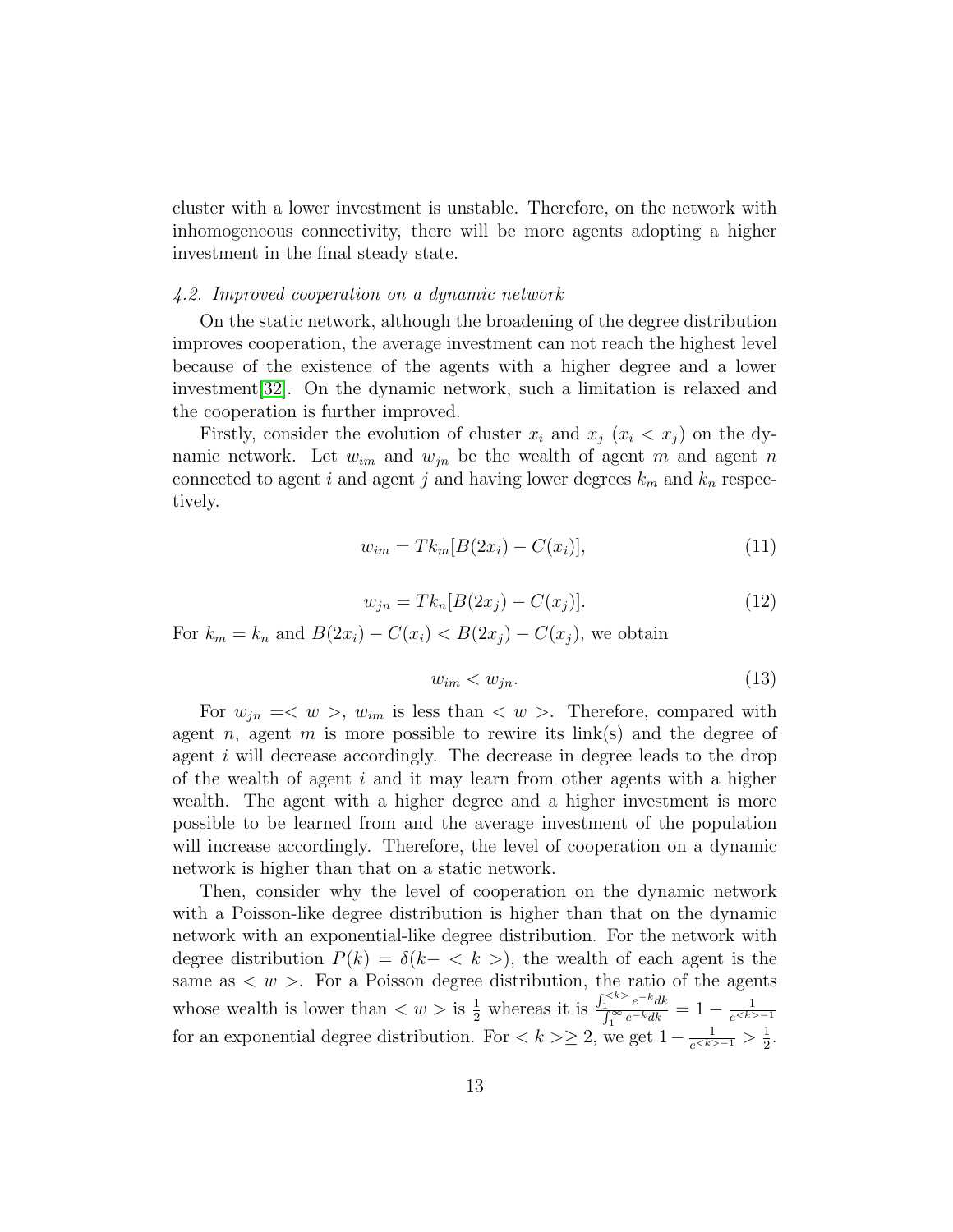Therefore, there are more agents who are constantly rewiring their links on the network with an exponential-like degree distribution than that on the network with a Poisson-like degree distribution.

Finally, let's have a look at how the average investment changes with the ratio of the agents constantly rewiring their links. We divide the population into three groups: group A with investment  $x_a$ , group B with investment  $x_b$ and group C with investment  $x_c$ . Suppose  $x_a > x_b > x_c$  and the leaders in the three groups are agent A, agent B and agent C respectively. Originally, the number of the agents with a lower degree connected to A, B, C is equal,  $n_A = n_B = n_C = \frac{N}{3}$  $\frac{N}{3}$ . If only  $\frac{N}{3}$  of the agents rewire their links, they should be the agents with the lowest investment  $x_c$  because of their lowest wealth. They may reconnect to A, B, C equally and  $n_A : n_B : n_C = 4 : 4 : 1$ . Compared with that in the original case, we find the rise of the average investment. If there are  $\frac{2N}{3}$  of the agents rewire their links, they should be the agents with investment  $x_c$  and  $x_b$  and  $n_A : n_B : n_C$  becomes 5 : 2 : 2. If all the agents rewire their links,  $n_A : n_B : n_C = 1 : 1 : 1$  and the average investment is the same as that in the first case. The above analysis shows that, as we increase the ratio of the agents constantly rewiring their links, the average investment firstly increases and then decreases. Therefore, a larger fluctuation of cooperator clusters means a lower average investment, which may be the reason for the decrease of the average investment on the dynamic network with an exponential-like degree distribution.

Compared with that on the network with a Poisson-like degree distribution, there are more agents who are constantly rewiring their links on the network with an exponential-like degree distribution. In the present model, a higher level of cooperation is easier to be attained on the dynamic network with a Poisson-like degree distribution than that with an exponential-like degree distribution.

## 5. Summary

We study the level of cooperation of the CSG on a dynamic network. Compared with the case on a static network, rewiring leads to the rise of cooperation in the present model. The role of degree distribution in the improvement of cooperation is extensively studied. Contrary to the findings on the static network, an exponential-like degree distribution is found to suppress cooperation in the coevolutionary dynamics. The theoretical analysis indicates that the positively biased pay-off structure brings about the un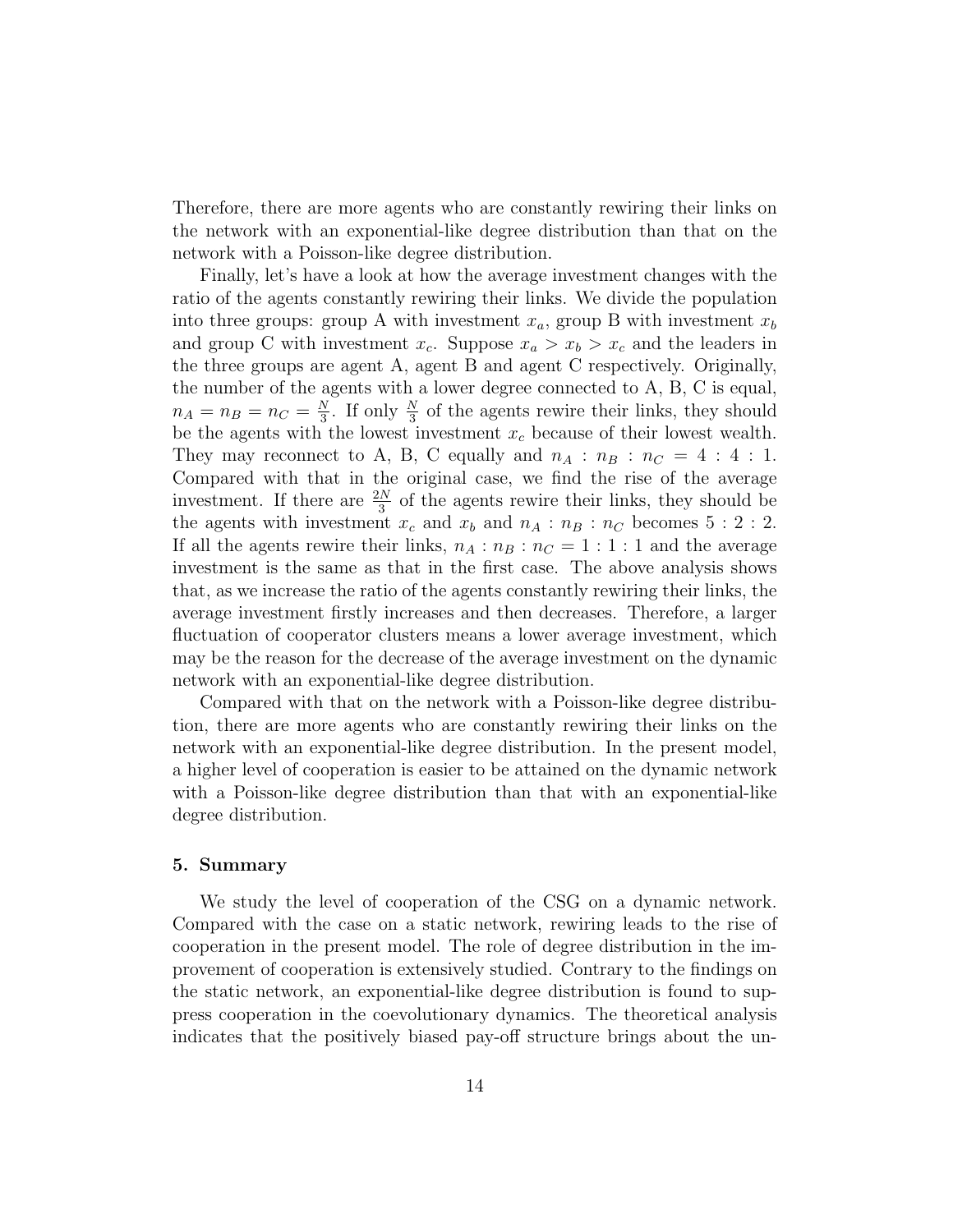equal allocation of the wealth among the agents with different degrees. A large difference in degree leads to a large difference in wealth and thereafter the extreme instability of cooperator clusters, which results in the suppression of cooperation on the network with an exponential-like degree distribution in contrast to the network with a Poisson-like degree distribution.

The present work shows that, even if without an additional mechanism, such as the increased cost, in the coevolutionary process, because of the existence of the agents with a higher degree and a low investment, the advantage of the broadening of the degree distribution in the improvement of cooperation may be lost and the agent with a higher degree may become the inhibitor of cooperation . In the present model, we have only discussed the replicator dynamics of investment x but not the individual relinking preferences. In reality, it is possible that agent i becomes agent j's identical offspring, including both its investment and relinking preference. In the future, the coupled dynamics will be studied extensively in such a case and the difference between the roles of dynamic and static networks in the change of system behavior is the main interest of us.

## Acknowledgments

This work is the research fruits of the Humanities and Social Sciences Fund sponsored by Ministry of Education of China (Grant No. 10YJAZH137), Natural Science Foundation of Zhejiang Province (Grant No. Y6110687), Social Science Foundation of Zhejiang Province (Grant No. 10CGGL14YB) and National Natural Science Foundation of China (Grant No. 10805025).

## References

- <span id="page-14-0"></span>[1] M.A. Nowak, Science 314 (2006) 1560.
- <span id="page-14-1"></span>[2] W.X. Wang, J. Ren, G.R. Chen, B.H. Wang, Phys. Rev. E 74 (2006) 056113.
- <span id="page-14-2"></span>[3] L.X. Zhong, D.F. Zheng, B. Zheng, P.M. Hui, Phys. Rev. E 72 (2005) 026134.
- <span id="page-14-3"></span>[4] D.F. Zheng, H.P. Yin, C.H. Chan, P.M. Hui, Europhys. Lett. 80 (2007) 18002.
- <span id="page-14-4"></span>[5] F. Fu, C. Hauert, M.A. Nowak, L. Wang, Phys. Rev. E 78 (2008) 026117.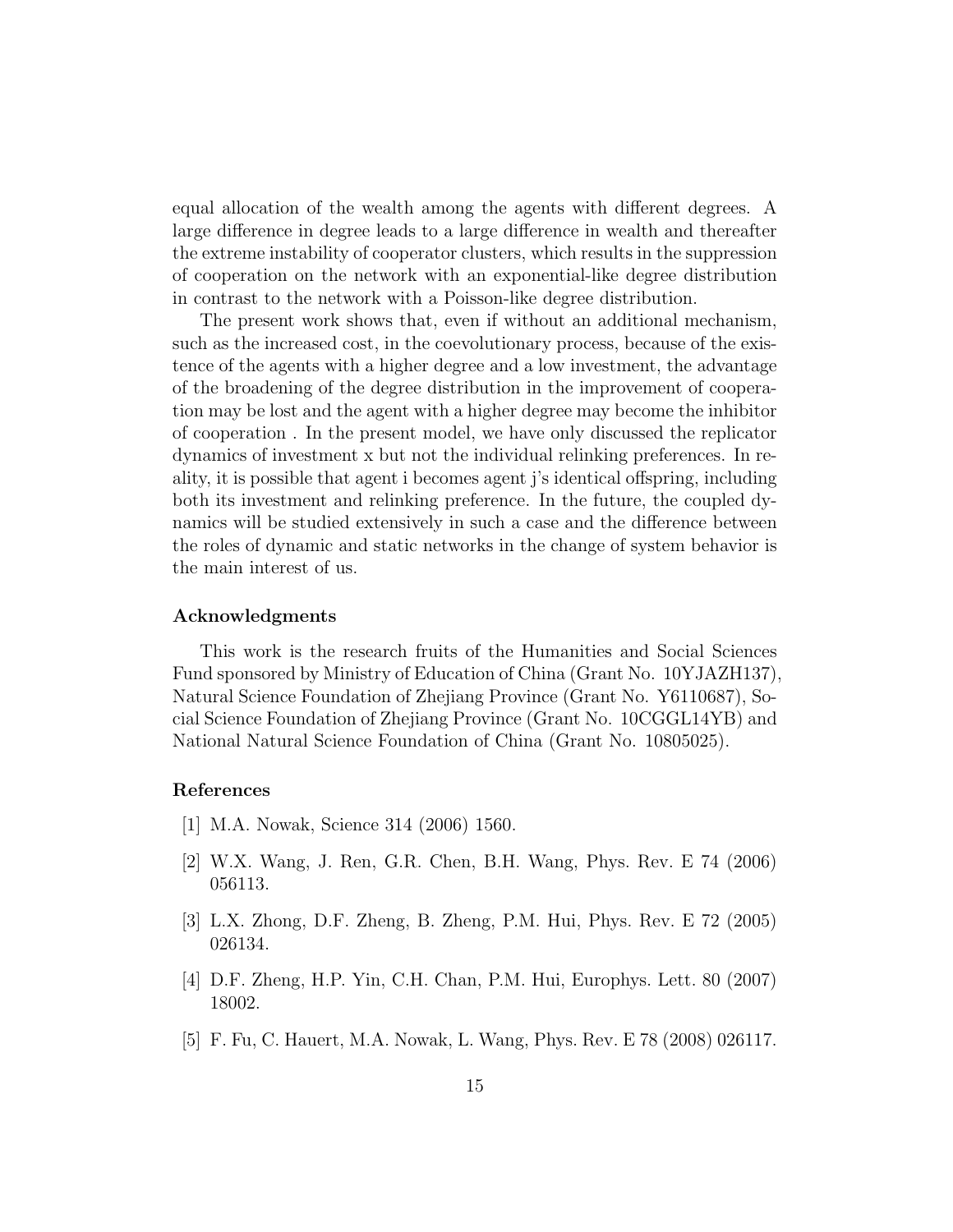- <span id="page-15-0"></span>[6] C. Hauert, A. Traulsen, H. Brandt, M.A. Nowak, K. Sigmund, Science 316 (2007) 1905.
- <span id="page-15-1"></span>[7] J. Watts, S.H. Strogatz, Nature 393 (1998) 440.
- <span id="page-15-2"></span>[8] R. Albert, A.-L. Barabasi, Rev. Mod. Phys. 74 (2002) 47.
- <span id="page-15-3"></span>[9] P.Ch. Ivanov, D.Y. Ma Qianli, R.P. Bartsch, J.M. Hausdorff, Lus A. Nunes Amaral, V. Schulte-Frohlinde, H.E. Stanley, M. Yoneyama, Phys. Rev. E 79 (2009) 041920.
- <span id="page-15-4"></span>[10] A.P. Masucci, G.J.Rodgers, Physica A 387 (2008) 3781.
- <span id="page-15-5"></span>[11] S.K. Baek, B.J. Kim, Phys. Rev. E 78 (2008) 011125.
- <span id="page-15-6"></span>[12] H. Ohtsuki, C. Hauert, E. Lieberman, M.A. Nowak, Nature 441 (2006) 502.
- <span id="page-15-7"></span>[13] A. Szolnoki, G. Szabo, Europhys. Lett. 77 (2007) 30004.
- <span id="page-15-8"></span>[14] L.X. Zhong, D.F. Zheng, B. Zheng, C. Xu, P.M. Hui, Europhys. Lett. 76 (2006) 724.
- <span id="page-15-9"></span>[15] C.H. Chan, H.P. Yin, P.M. Hui, D.F. Zheng, Physica A 387 (2008) 2919.
- <span id="page-15-10"></span>[16] N. Masuda, Proc. R. Soc. B 274 (2007) 1815.
- <span id="page-15-11"></span>[17] J. Tanimoto, A. Yamauchi, Physica A 389 (2010) 2284.
- <span id="page-15-12"></span>[18] M. Perc, A. Szolnoki, Phys. Rev. E 77 (2008) 011904.
- <span id="page-15-13"></span>[19] M. Perc, New J. Phys. 8 (2006) 22.
- <span id="page-15-14"></span>[20] N.F. Johnson, C. Xu, Z. Zhao, N. Ducheneaut, N. Yee, G. Tita, and P.M. Hui, Phys. Rev. E 79 (2009) 066117.
- <span id="page-15-15"></span>[21] C. Xu, P. M. Hui, Y. Y. Yu, and G. Q. Gu, Physica A 388 (2009) 4445.
- <span id="page-15-16"></span>[22] L.X. Zhong, T. Qiu, F. Ren, P.P. Li, and B.H. Chen, Europhys. Lett. 94 (2011) 18004.
- <span id="page-15-17"></span>[23] Victor M. Eguiluz, Claudio J. Tessone, Advances in Complex Systems 12 (2009) 221.